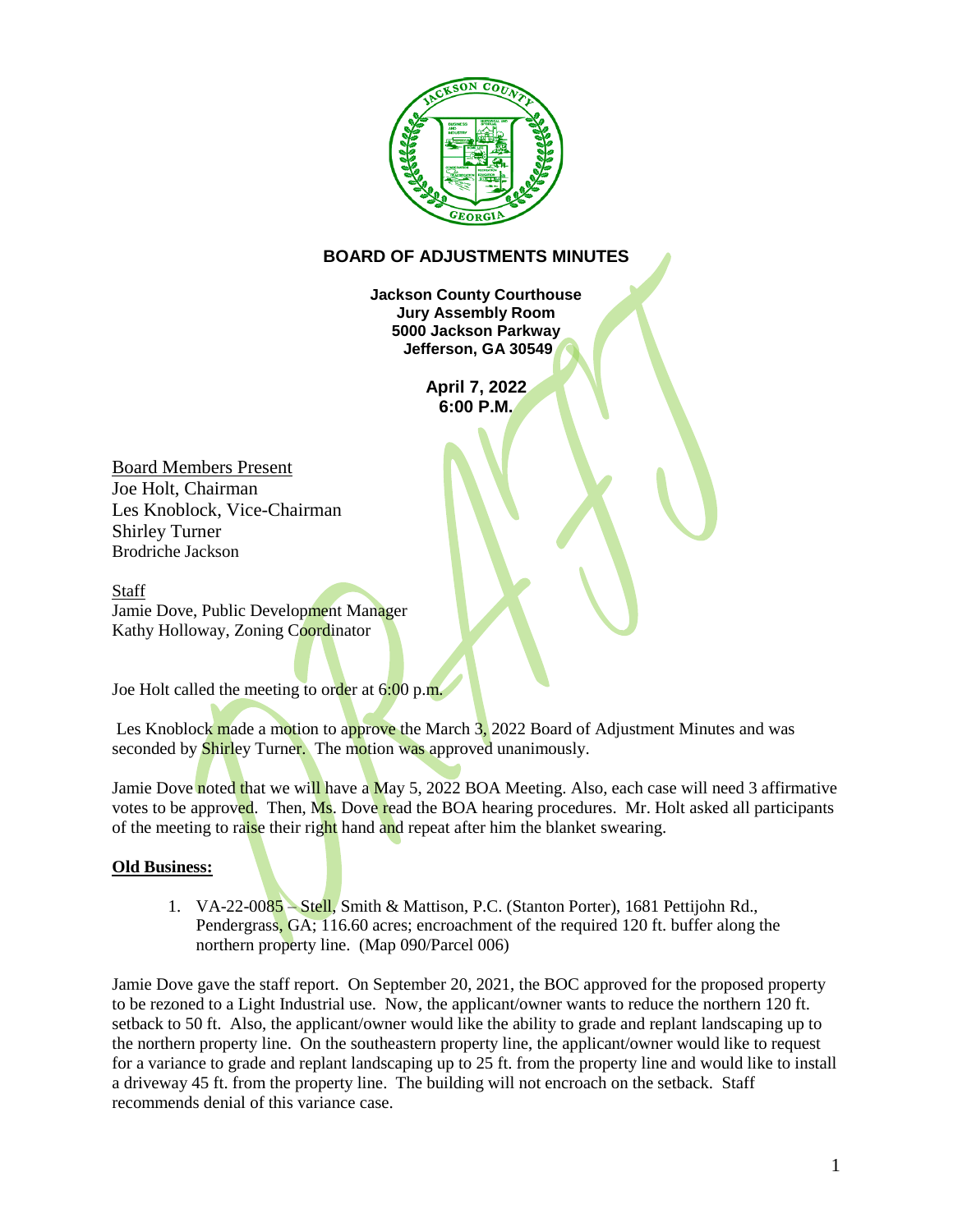Stanton Porter, Attorney at Law, 73 Church St., Winder, GA was present to represent the variance case. With the staff recommendation of denial, Mr. Porter has been working with the Public Development Departments concerns on this variance requests. So, the variance requests have changed. Now, the applicant/owner request to reduce the northern setback from 120 ft. to 90 ft. for the fire access lane with the ability to grade and replant to the northern property line. The property line is not the stream, thus no stream buffer will be disturbed. Also, on the southeastern property line, the applicant/owner would like to grade and replant up to 25 ft. from the property line and a driveway 60 ft. from the southeastern property line. They need the wide turn on the driveway for the big trucks to get to the parking lot. Mr. Porter stated that there is a need for small industrial buildings and this property has easy access to I-85 and Hwy. 129. Also, rock is near the surface on this tract of land and has been a challenge in the development and cost of this project. Building 100 on the concept plan has been reduced 21,000 sq. ft. Building 200 has been shifted but did not reduce the square footage of this building. Then, there was discussion between the board and Mr. Porter.

There was no opposition present.

Joe Holt closed the discussion for public comments and opened it up to the board for discussion, questions, or a motion.

Les Knoblock made a motion to **approve** to reduce the northern 120 ft, setback to 90 ft, along the northern property line with the ability to grade and replant to the property line. The motion was seconded by Joe Holt. The variance case was **approved** unanimously.

2. VA-22-0086 – Stell, Smith, Mattison, P.C. (Stanton Porter), 1681 Pettijohn Rd., Pendergrass, GA; 116.60 acres; encroachment of the required 120 ft. buffer along the southeastern property line. (Map 090/Parcel 006)

Jamie Dove gave the staff report. On September  $20, 2021$ , the BOC approved for the proposed property to be rezoned to a Light Industrial use. Now, the applicant/owner wants to reduce the northern 120 ft. setback to 50 ft. Also, the applicant/owner would like the ability to grade and replant landscaping up to the northern property line. On the southeastern property line, the applicant/owner would like to request for a variance to grade and replant landscaping up to 25 ft. from the property line and would like to install a driveway 45 ft. from the property line. The building will not encroach on the setback. Staff recommends denial of this variance case.

Stanton Porter, Attorney at Law, 73 Church St., Winder, GA was present to represent the variance case. With the staff recommendation of denial, Mr. Porter has been working with the Public Development Departments concerns on this variance requests. So, the variance requests have changed. Now, the applicant/owner request to reduce the northern setback from 120 ft. to 90 ft. for the fire access lane with the ability to grade and replant to the northern property line. The property line is not the stream, thus no stream buffer will be disturbed. Also, on the southeastern property line, the applicant/owner would like to grade and replant up to 25 ft. from the property line and a driveway 60 ft. from the southeastern property line. They need the wide turn on the driveway for the big trucks to get to the parking lot. Mr. Porter stated that there is a need for small industrial buildings and this property has easy access to I-85 and Hwy. 129. Also, rock is near the surface on this tract of land and has been a challenge in the development and cost of this project. Building 100 on the concept plan has been reduced 21,000 sq. ft. Building 200 has been shifted but did not reduce the square footage of this building. Then, there was discussion between the board and Mr. Porter.

There was no opposition present.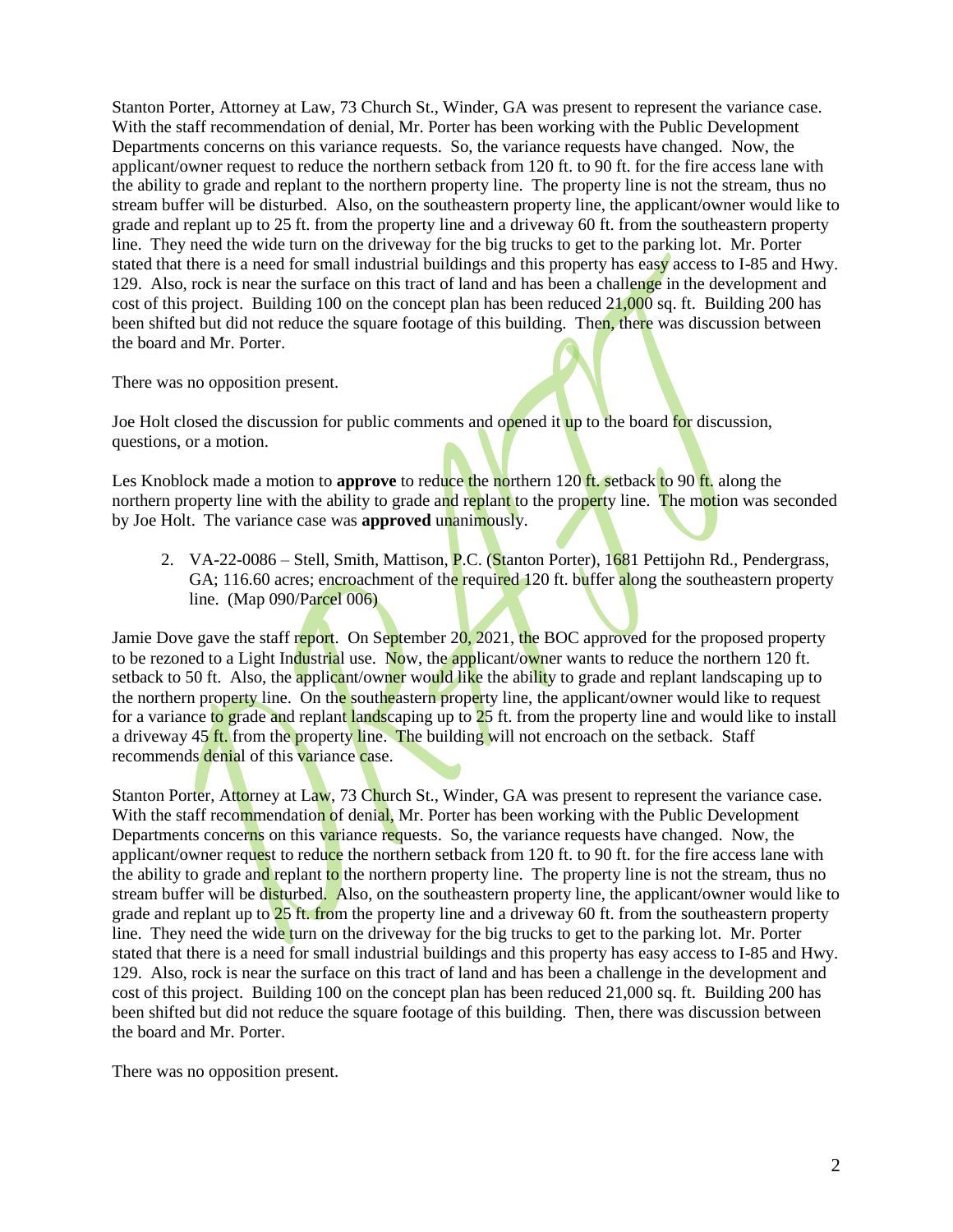Joe Holt closed the discussion for public comments and opened it up to the board for discussion, questions, or a motion.

Les Knoblock made a motion to **approve** to reduce the southeastern setback from 120 ft. to 60 ft. and grade and replant up to 25 ft. from the property line, and a driveway 60 ft. from the property line. The motion was seconded by Brodriche Jackson. The variance case was **approved** unanimously.

## **New Business:**

1. VA-21-0064 – Nader Amir, 348 Waterford Place, Athens, GA; 2.23 acres; reduce the stream buffer from 75 ft. to 25 ft. in order to build house. (Map 008/Parcel 014 17)

Jamie Dove gave the staff report. The applicant/owner request to reduce the Jackson County imposed 50 ft. stream buffer to 0 ft. in order to build a house. This is one of the last lots to be developed in this subdivision. The applicant currently lives in California. Mr. Amir is not present tonight and has no one present to represent him. We've had these cases in our office for an extended amount of time. Mr. Amir has not been able to find someone to represent him at the meeting and to place the variance sign on the property. So, Code Enforcement went out to put up the variance sign on the property, since Mr. Amir resides in California. Our staff and our soil and erosion team went out to the lot and verified that the stream running through this property is State Waters, since it doesn't show up on our GIS map. There was a soil investigation report done on this property showing the stream buffers and how the septic system would work out on this property. The 50 foot Jackson County stream buffer was not in effect when the subdivision was final platted. Since, the stream buffer exhaust almost the entire property, staff has recommended approval of these variances in order for this lot to be buildable.

Joe Holt noted it is the standing rule with the Board of Adjustment that representation has to be present at the BOA meetings in order for the case to be heard by the Board of Adjustment. So, Mr. Holt closed the discussion for public comments and opened it up to the board for discussion, questions, or a motion.

Then, Les Knoblock **denied** the variance case because the applicant nor representation was present to represent this case. The motion was seconded by Brodriche Jackson. The variance case was **denied** unanimously.

2. VA-21-0077 – Nader Amir, 348 Waterford Place, Athens, GA; 2.23 acres; reduce the front setback from  $50$  ft. to  $26$  ft. in order to build house. (Map 008/Parcel 014 17)

Jamie Dove gave the staff report. The applicant/owner request to reduce the front setback from 50 ft. to 26 ft. in order to build a house. This is one of the last lots to be developed in this subdivision. The applicant currently lives in California. Mr. Amir is not present tonight and has no one present to represent him. We've had these cases in our office for an extended amount of time. Mr. Amir has not been able to find someone to represent him at the meeting and to place the variance sign on the property. Code enforcement went out to put up the variance sign on the property, since Mr. Amir resides in California. Our staff and our soil and erosion team went out to the lot and verified that the stream running through this property is State Waters, since it doesn't show up on our GIS map. There was a soil investigation report done on this property showing the stream buffers and how the septic system would work out on this property. The 50 foot Jackson County stream buffer was not in effect when the subdivision was final platted. Since, the stream buffer exhaust almost the entire property, staff has recommended approval of these variances in order for this lot to be buildable.